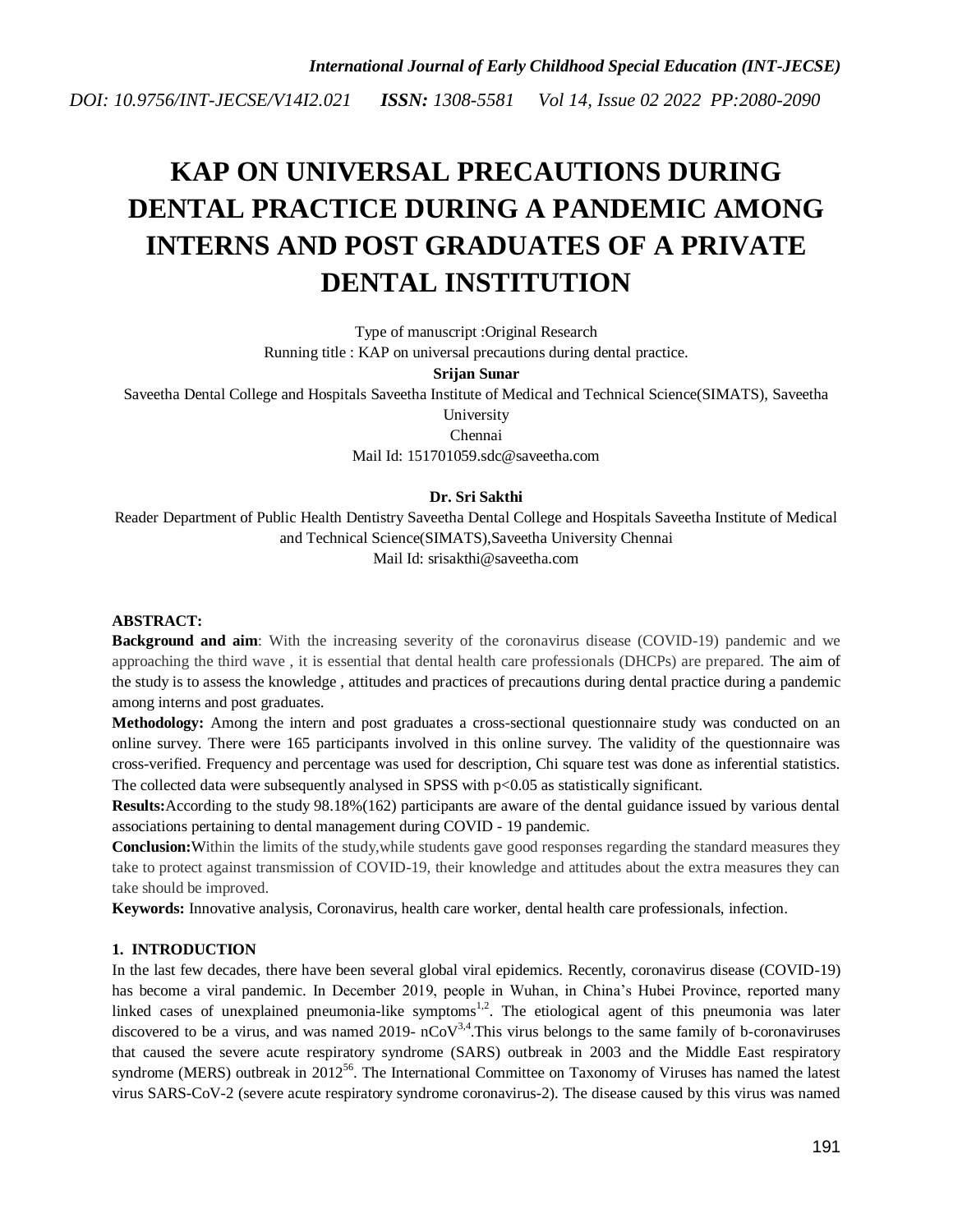# *International Journal of Early Childhood Special Education (INT-JECSE)*

*ISSN: 1308-5581 Vol 14, Issue 02 2022 PP:2080-2090 DOI: 10.9756/INT-JECSE/V14I2.021*

COVID-19 in February 2020 by the World Health Organization (WHO). Owing to the contagious nature of COVID-19, it has spread widely across the world<sup>1</sup>[.](https://paperpile.com/c/zX1EbG/g9RI) In January 2020, the National Health Commission of China categorized COVID-19 as a Group B infectious disease (along with influenza and  $SARS$ [\)](https://paperpile.com/c/zX1EbG/c9sn)<sup>7</sup>. As the third wave is approaching, dental health care workers should take more precaution. Despite this categorization, health care workers (HCWs) were instructed to follow the same infection control and prevention protocols as for Group A diseases such as chlorella and plague<sup>[8,9](https://paperpile.com/c/zX1EbG/jOkz+h7F6)</sup>. The WHO later declared COVID-19 to be a public health emergency of international concern. However, the risk from asymptomatic cases cannot be ruled out<sup>[10](https://paperpile.com/c/zX1EbG/WRkE)</sup>. Additionally, the highly contagious nature and rapidly mutating viral genome that characterizes COVID-19 are of great concern for society generally and for  $HCWs^{11,12}$  $HCWs^{11,12}$  $HCWs^{11,12}$ . It is therefore essential that the authorities, HCWs and the public are aware of the nature of the disease and ways to prevent its spread. HCWs are the frontline workers in any pandemic $11$ . Along with elderly people and individuals with comorbidities such as cardiovascular disease, respiratory disease, diabetes and cancer<sup>[13](https://paperpile.com/c/zX1EbG/Rt7J)</sup>. However, the risk from asymptomatic cases cannot be ruled out. Additionally, the highly contagious nature and rapidly mutating viral genome that characterizes COVID-19 are of great concern for society generally and for  $HCWs^{14}$  $HCWs^{14}$  $HCWs^{14}$ . It is therefore essential that the authorities, HCWs and the public are aware of the nature of the disease and ways to prevent its spread. HCWs are the frontline workers in any pandemic. Along with elderly people and individuals with comorbidities such as cardiovascular disease, respiratory disease, diabetes and cancer. HCWs are at an increased risk of acquiring COVID-19. Dental health care professionals (DHCPs) are no exception. As dental treatment requires close proximity to patients, DHCPs are constantly exposed to infectious oral fluids, which can play a pivotal role in the dissemination of infection. Basically the main aim for choosing intern and dental practitioner for this study is because they are the front line workers who have been working during this pandemic and lockdown. Furthermore, DHCPs experience fear and psychological stress because of considerable work overload and low self-efficacy.

Our team has extensive knowledge and research experience that has translate into high quality publications<sup>[15–](https://paperpile.com/c/zX1EbG/7pLgG+LqeCE+69l3t+BqsRd+W4SX6+Vsrkq+86mDk+Fwq4f+si9uq)</sup> [23](https://paperpile.com/c/zX1EbG/7pLgG+LqeCE+69l3t+BqsRd+W4SX6+Vsrkq+86mDk+Fwq4f+si9uq) , [24](https://paperpile.com/c/zX1EbG/BvFb2) , [25](https://paperpile.com/c/zX1EbG/7lwQq) , [26,27](https://paperpile.com/c/zX1EbG/Cjrdg+C3QJN) , [28](https://paperpile.com/c/zX1EbG/OOJ4o) , [29](https://paperpile.com/c/zX1EbG/dUEJY) , [30–34](https://paperpile.com/c/zX1EbG/2SByF+O9NKn+sAakE+R8Tii+zWOVE) .

# **2. MATERIAL AND METHODS :**

**Study design :-** A cross sectional questionnaire survey.

**Study setting :-** Interns and post graduates in a Saveetha dental College in Chennai.

**Study size :-** 165 intern and post graduates of saveetha dental college.

**Sampling and scheduling :-** Owing to the nature of the study design and setting, a convenience sampling method was used, and the data was collected over a period of one month.

**Survey instrument :-** A pre-tested and validated questionnaire was used to measure the baseline knowledge, attitude and practice regarding the pandemic and alternative therapies for the same.

**Inclusion and Exclusion criteria** :- All those who were willing to participate were included in the study. Those who were not willing and those who had a language barrier in answering the English version of the questionnaire were excluded from the study.

**Ethical clearance :-** Prior to the start of the study, ethical clearance was obtained from the institution ethical committee of Saveetha University.

**Statistical analysis :-** The responses from the Google sheet were transferred into excel and were then imported to SPSS software, (version 25). Descriptive statistics were done using frequency and percentage. Inferential statistics were done using the Chi-square test. Interpretation was based on a p value less than 0.05, which was considered statistically significant. Comparisons were done between independent variables like age, gender, occupation and knowledge, attitude, practice responses by the participants.

# **3. RESULTS**

Recently, coronavirus disease (COVID-19) has become a viral pandemic. In December 2019, people in Wuhan, in China's Hubei Province, reported many linked cases of unexplained pneumonia-like symptoms. According to the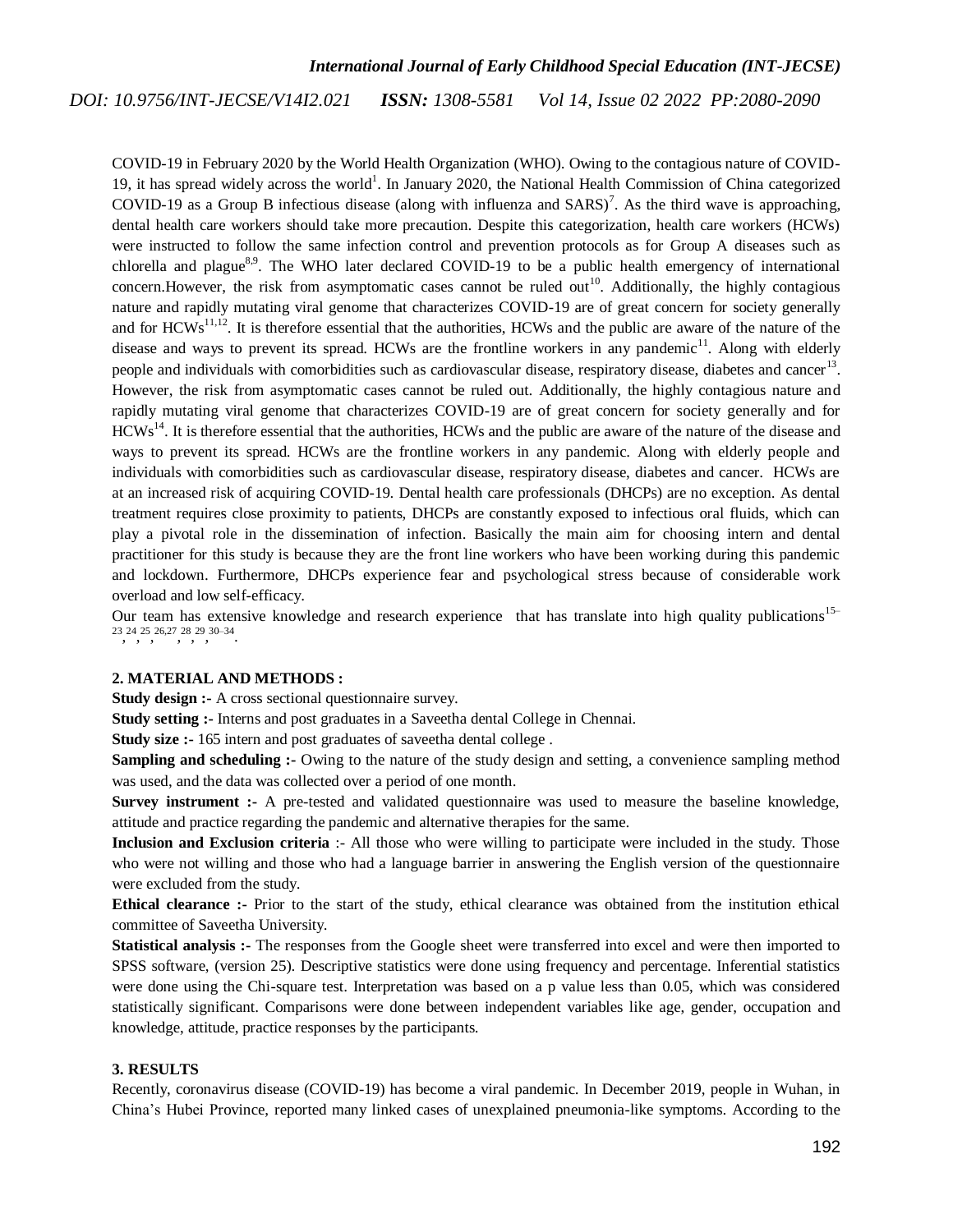

Fig 1: The bar graph shows the distribution of study subjects according to the year of study, 56.97% post graduate and 43.03% intern, where red denotes intern and green denotes post graduate.

According to the study 98.18%(162) participants are aware of the dental guidance issued by various dental associations pertaining to dental management during COVID - 19 pandemic.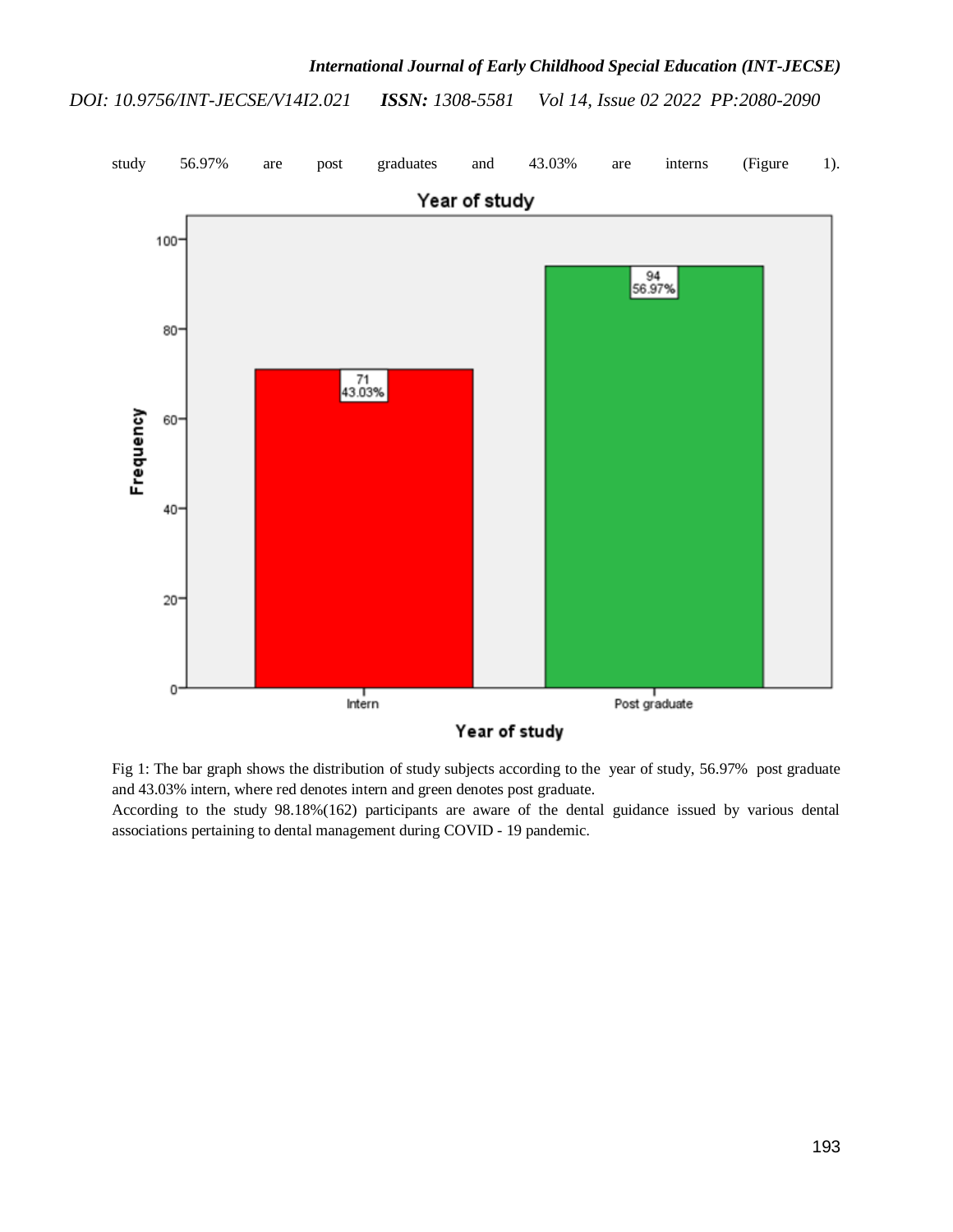

Are you aware of the dental guidance Issued by various dental associations pertaining to dental management during Covid 19 pandemic

Fig 2: The bar graph shows the distribution of awareness of dental guidance issued by various dental associations pertaining to dental management during COVID 19 pandemic, where Blue denotes Yes and yellow denotes No.

pertaining to dental management during Covid 19 pandemic

According to the study the age group which is most likely to remain asymptomatic despite being Covid positive was 20-45 years - 69%, followed by 5-10 years was 20.61%.

On the basis of preventive measures, 75% of the participants believe that ART is a procedure that doesn't procedure aerosols.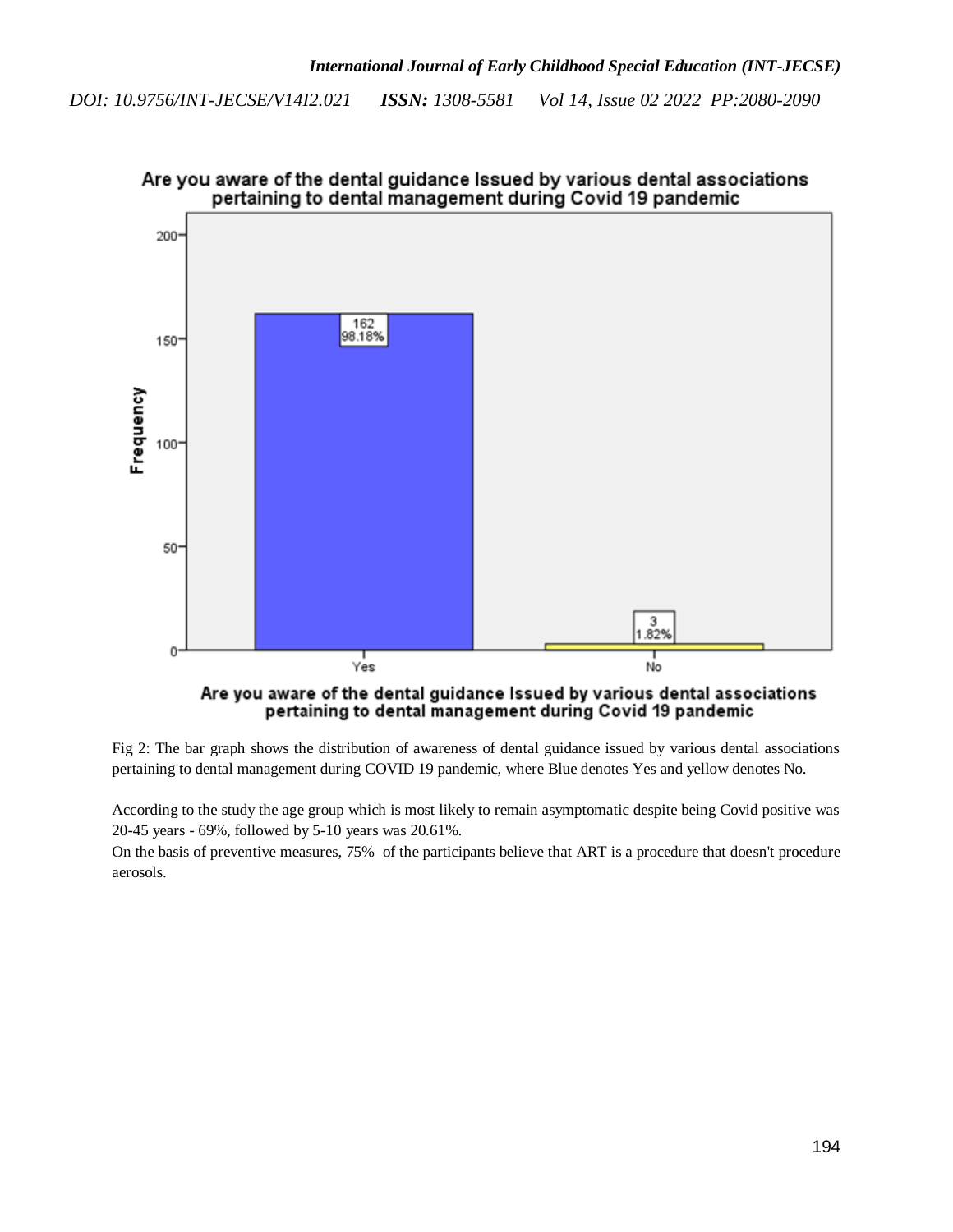

Use of which of the following procedures do not produce aerosols

Use of which of the following procedures do not produce aerosols

Fig 3: The bar graph shows the distribution of use of procedure that does not produce aerosols, where 4.24%- Air water syringe, 75.76%- ART, 20%- Polishing cusps

According to the study 62% of the participants believe that procedures like aerosols generating, nitrous oxide sedation, ultrasonic devices require mandatory use of N95 mask, FFP2.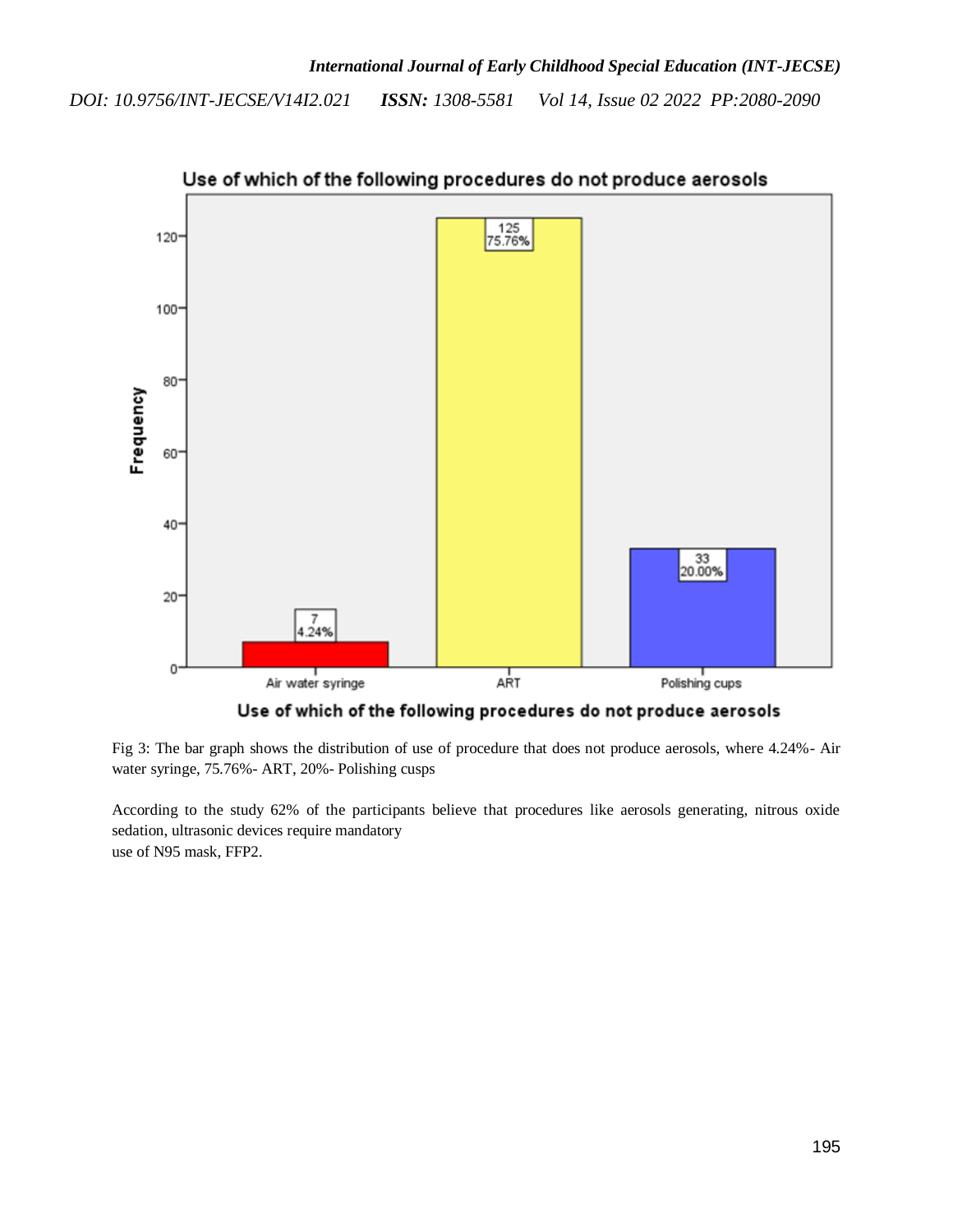

Which Of the following procedure is required the mandatory use of N 95, FFP2

Fig 4 :The pie chart shows the distribution of procedures which requires mandatory use of N95, FFP2. 62.42% all of the above (Green), 20.61% Ultrasonic devices (Purple), 15.15% aerosols generating procedures (Blue), 1.82% Nitrous oxide sedation (Yellow).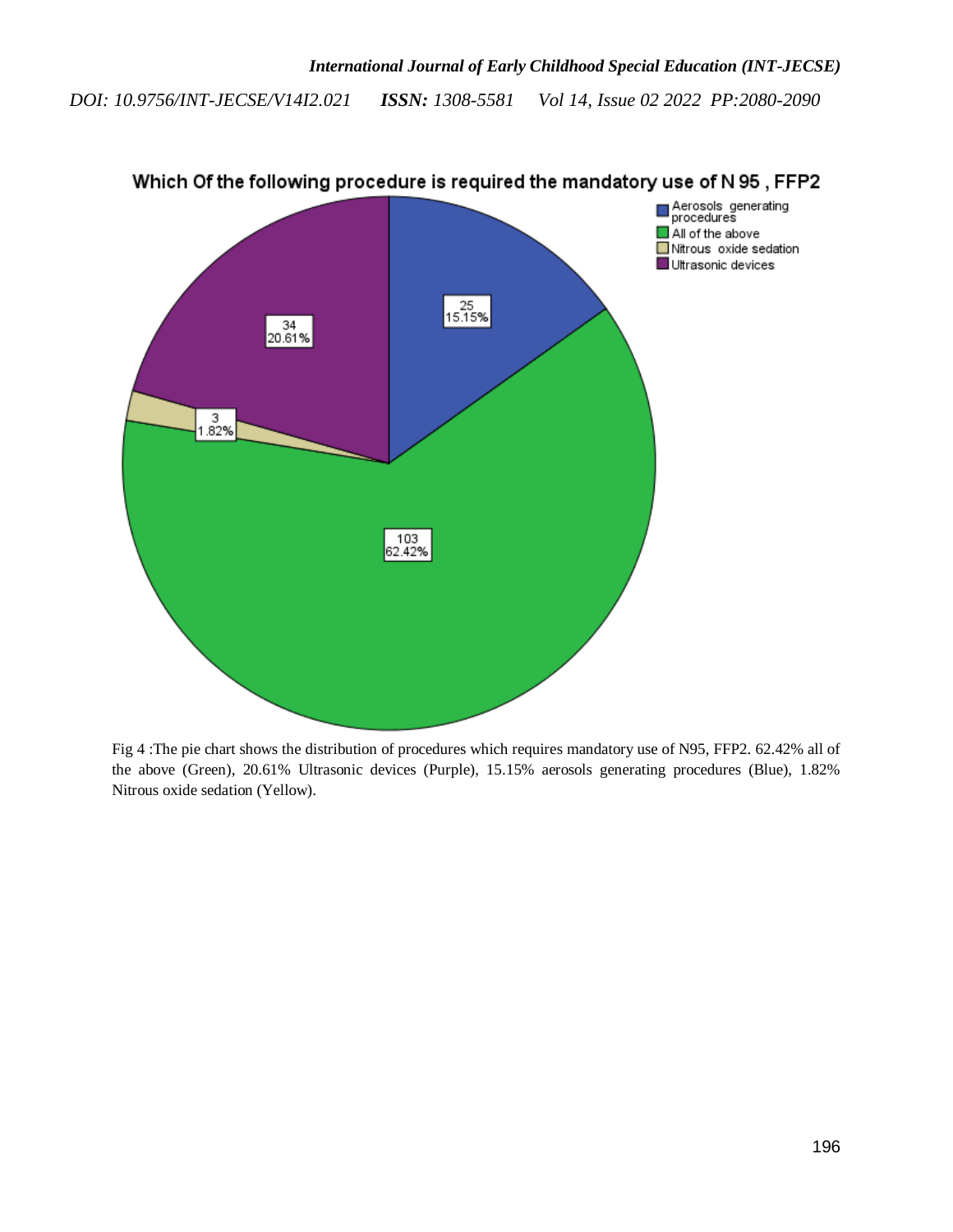

Which of the following age group is most likely to remain asymptomatic despite being Covid positive

Fig 5 : The bar graph shows the perception of study participants regarding age group and possibility to remain asymptomatic. 20-45year- 69.70%(Red), 50-80 year- 1.82%(Green), 5-10 year - 20.61%( Yellow), 10-20 years - 7.88% ( Blue).

despite being Covid positive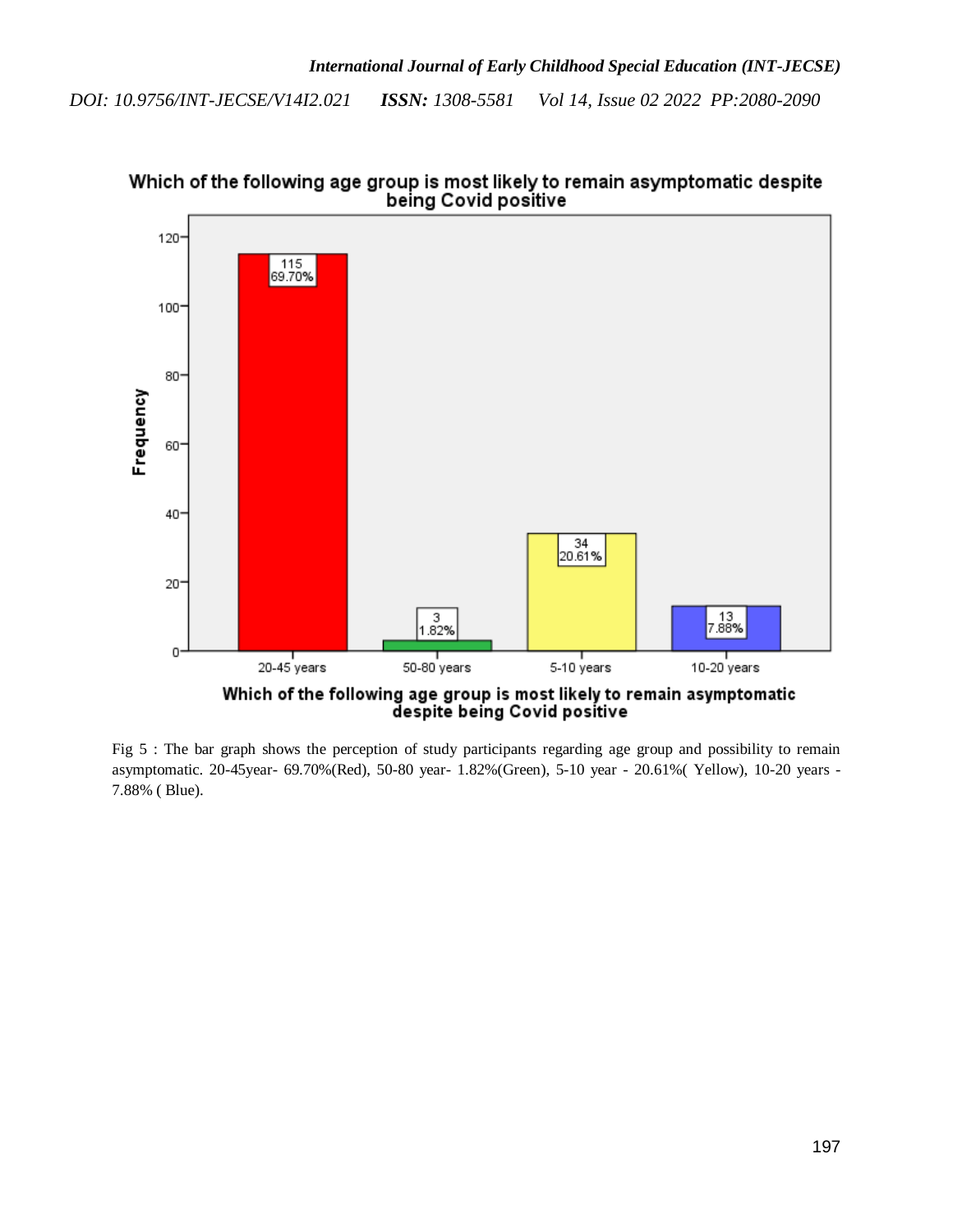

Fig 6: The graph represents the association of years of study of the participants and effective disinfectant for generals areas in the clinical setting effective against COVID-19, 33.33% - 70% isopropyl alcohol, 32.12% - don't know, 29.70 - Both of the above (BLUE), 4.85% - 1% of sodium hydrochloride. X axis denotes different disinfectants and Y axis denotes count of years of study. Chi-square value =  $26.106$ ; P- value =  $0.00$  ( $> 0.05$ ), hence statistically significant.

According to the study, 33.33% of the participants think 70% isopropyl alcohol is an effective disinfectant for general areas in the clinical setting effective against COVID-19 and 32.12% don't know which disinfectant is effective against COVID-19 . According to the study 58.79% of the participants are not aware of upto how many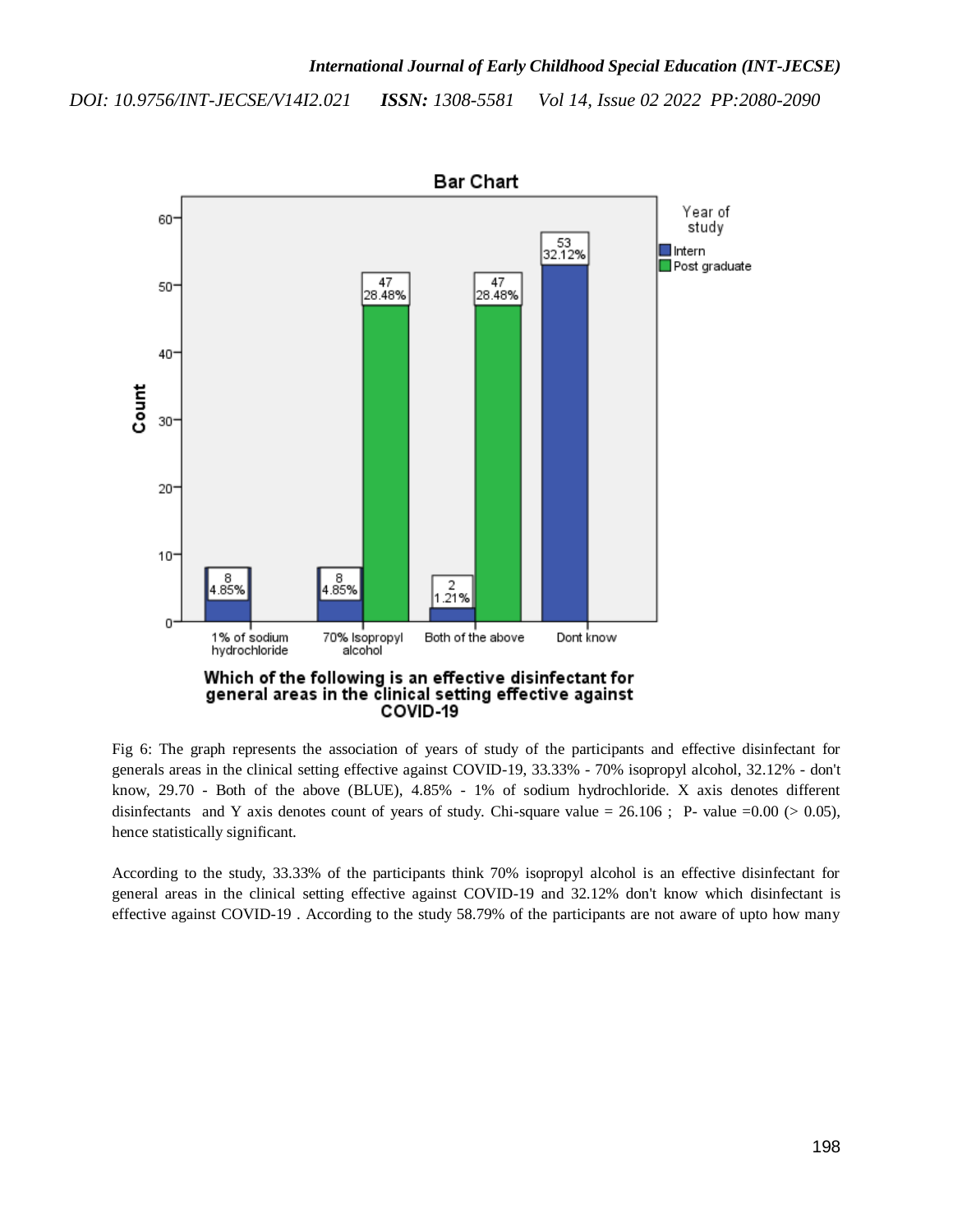

Which Of the following procedure is required the mandatory use of N 95, FFP2

Fig 7: The graph represents the association of years of study of the participants and procedure required for mandatory use if N 95, FFP2. X axis denotes different procedures and Y axis denotes count of years of study. Chisquare value = 0.08; P- value = 0.08 ( $> 0.05$ ), hence statistically not significant.

According to the survey 80% of the participants are still practising during the lockdown period.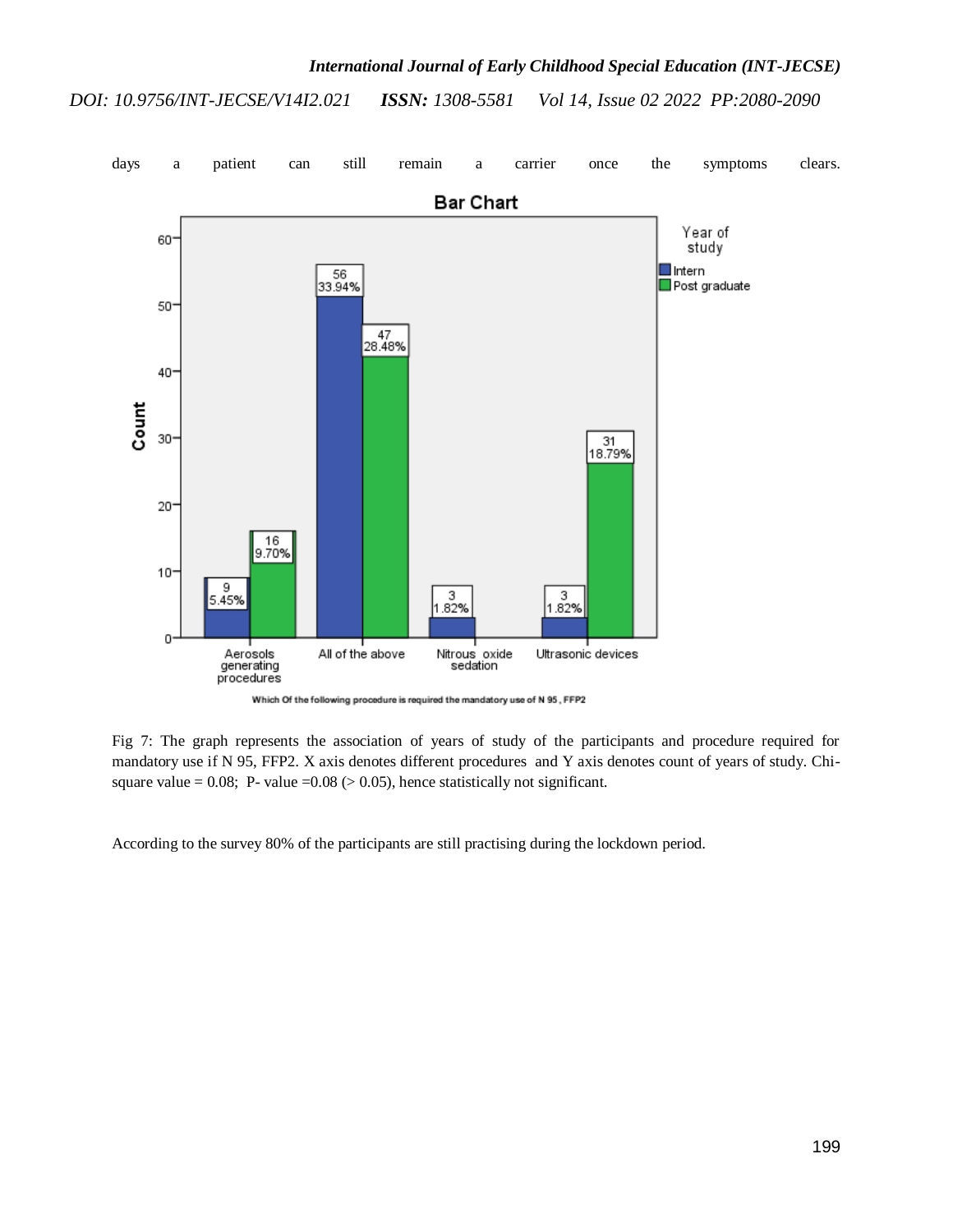

Do you believe that transmission of SAR-COV-2 through aerosol inhalation in<br>dental setting is high?

FIG 8: The bar graph shows the distribution of the attitude of the participants regarding transmission of COVID-19 through aerosol inhalation in the dental setting.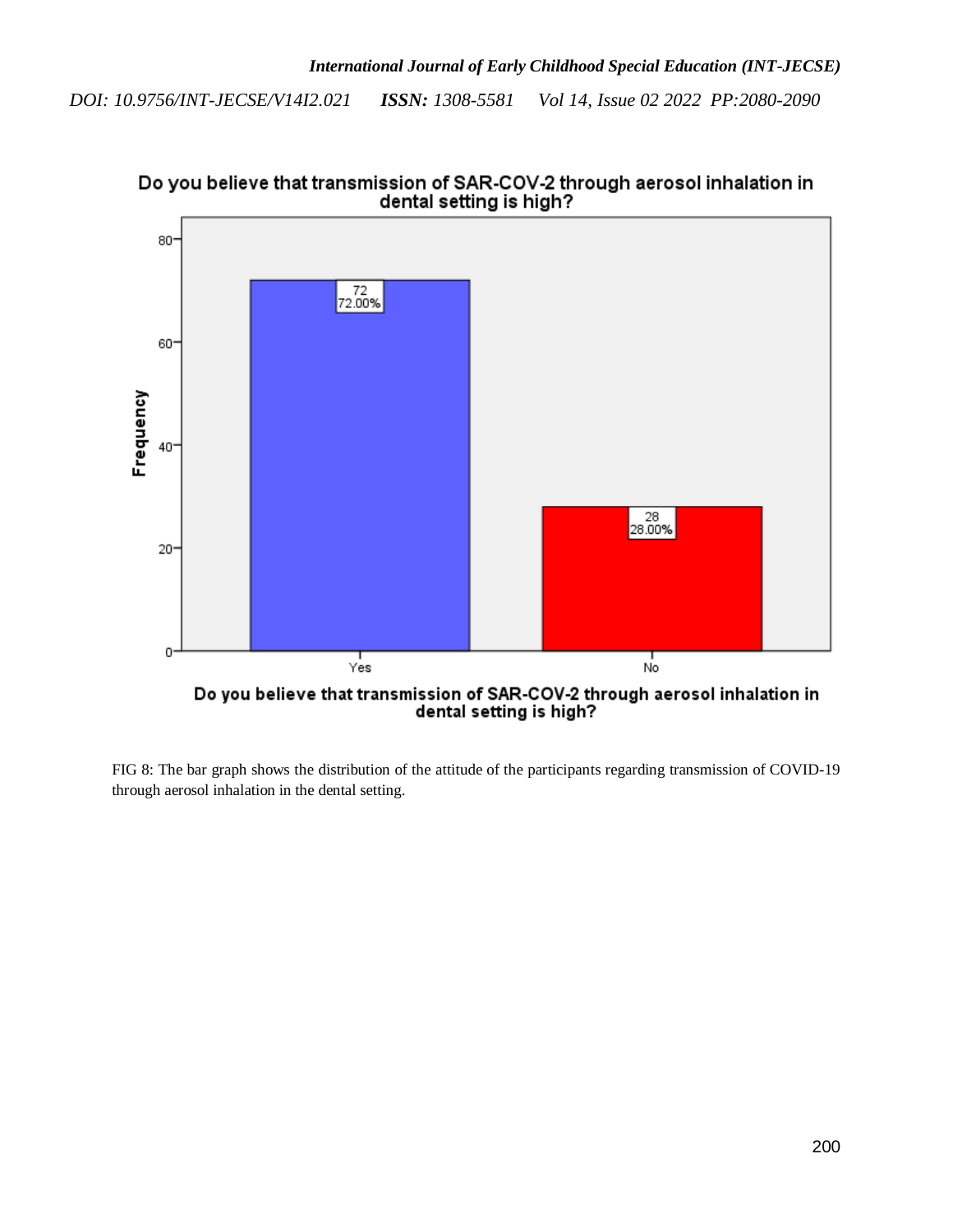

Do you educate your patients regarding COVID-19 disease and its transmission?

FIG 9 : The bar graph shows the distribution of practices of the participants regarding education of patients about COVID-19.

According to the study 51.51% of the participants think the dentist himself is liable to pay in case the dentist gets infected with COVID-19 while treating the patient.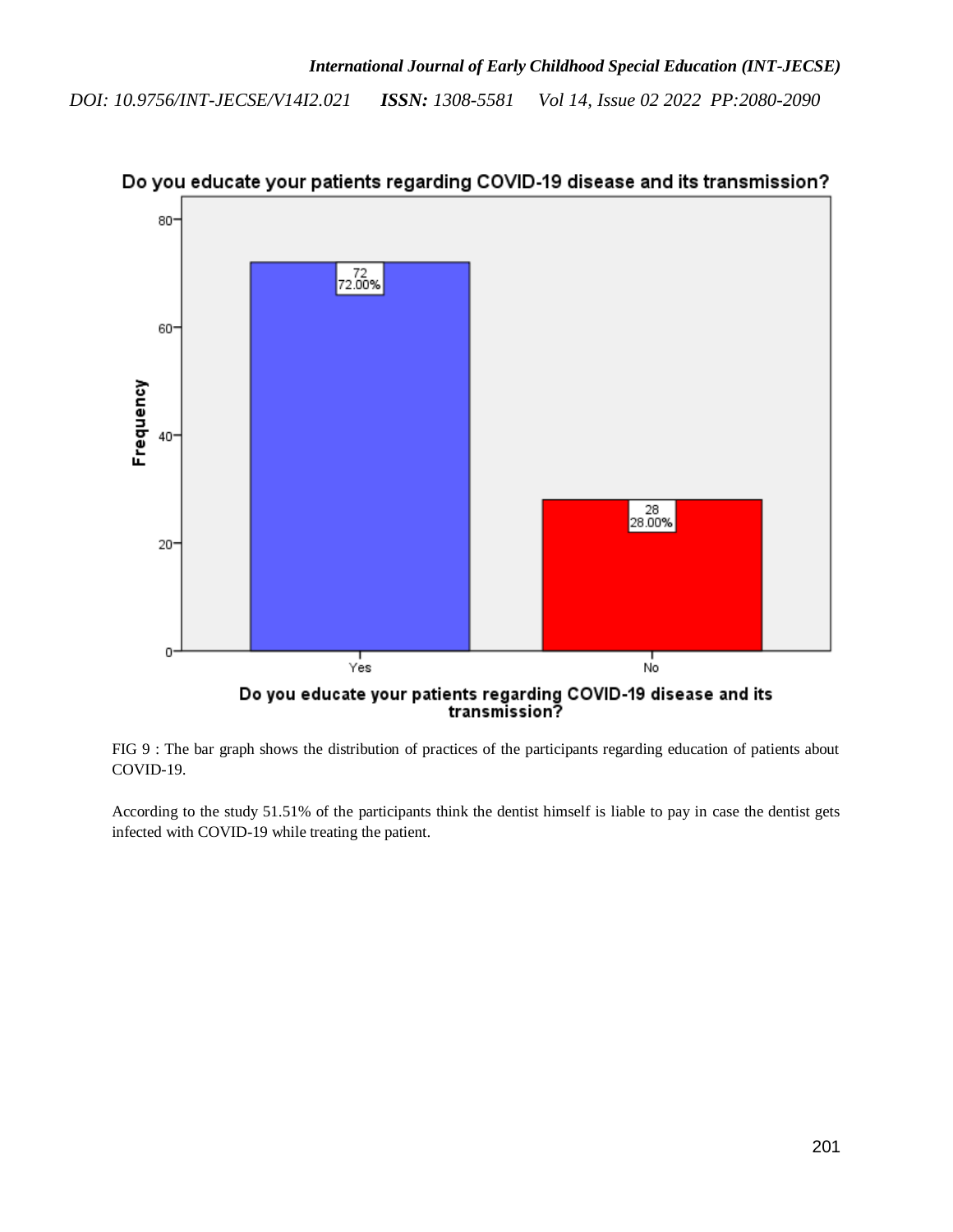

FIG 10: The graph represents the association of years of study of the participants and procedure required for mandatory use if N 95, FFP2. X axis denotes different procedures and Y axis denotes count of years of study. Chisquare value = 0.08; P- value = 0.08 ( $> 0.05$ ), hence statistically not significant.



FIG 11: The graph represents the association of years of study of the participants and effective disinfectant for generals areas in the clinical setting effective against COVID-19, 33.33% - 70% isopropyl alcohol, 32.12% - don't know, 29.70 - Both of the above (BLUE), 4.85% - 1% of sodium hydrochloride. X axis denotes different disinfectants and Y axis denotes count of years of study. Chi-square value =  $26.106$ ; P- value =  $0.00$  ( $> 0.05$ ), hence statistically significant.

#### **4. DISCUSSION:**

To the best of our knowledge, this is a study assessing the knowledge, attitude and practice of outpatients towards COVID-19 amid the ongoing pandemic. In the predominantly well educated and urban rising population, we could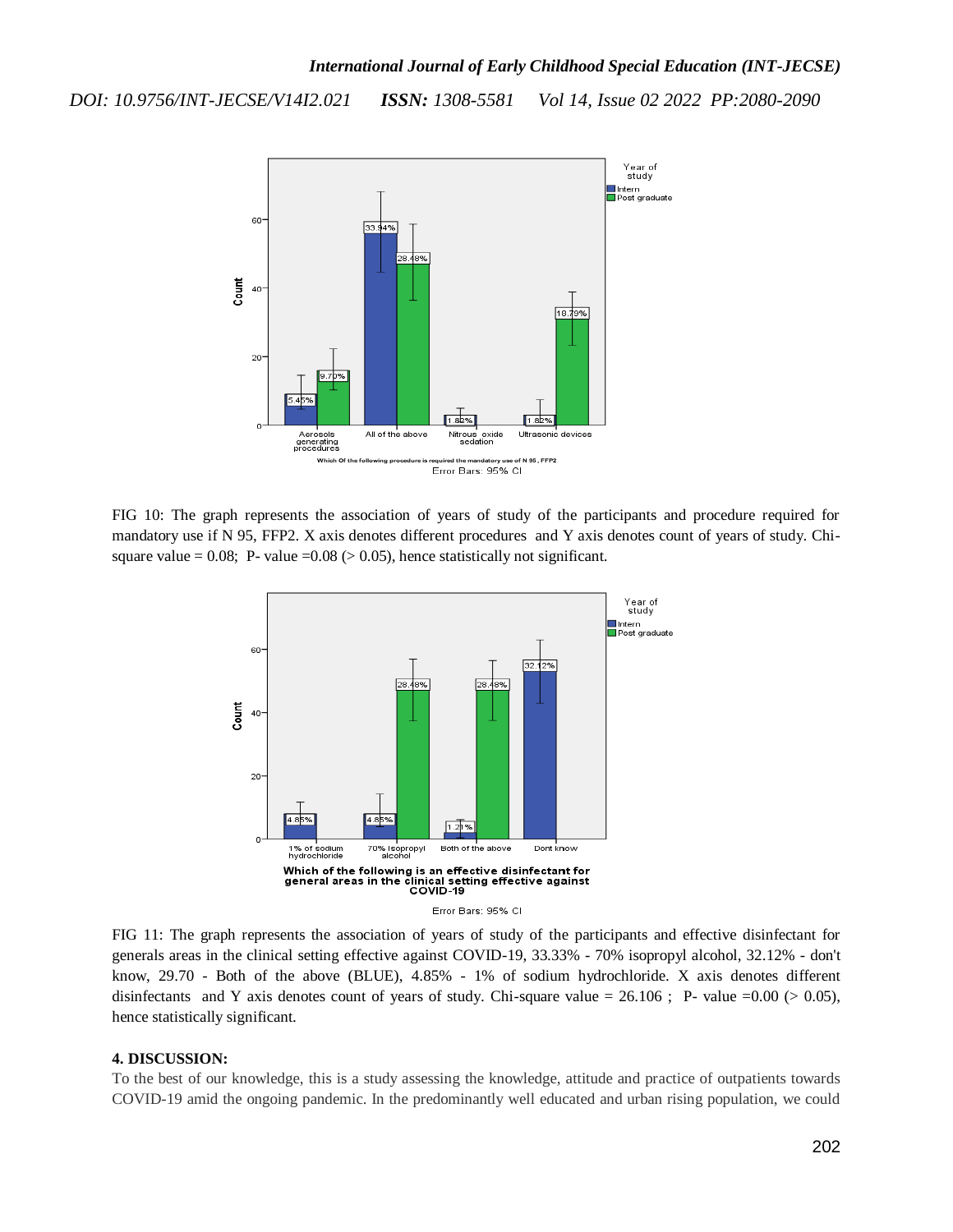# *International Journal of Early Childhood Special Education (INT-JECSE)*

#### *ISSN: 1308-5581 Vol 14, Issue 02 2022 PP:2080-2090 DOI: 10.9756/INT-JECSE/V14I2.021*

observe from the conducted survey that participants were confident in being able to protect themselves from COVID-19. Similarly, the participants were also abiding by the practice of regular hand washing and using sanitizers and following other home remedies for their own safety. The sample comprised mainly young (20–30) years; 44.3%) male (66%) professionals. Although this was a nationwide survey, most (44.7%) of the responses were from the northern region of KSA and the fewest from the eastern region. Regarding educational background, most respondents (55.7%) had a bachelor's degree with work experience of 1 to 3 years (45%). In terms of work setting, more than half (62.6%) of the DHCPs were employed in the government sector, and 38.1% worked in academic-based institutions. The MOH website was the most popular source of information (79.2%), compared with the other available options of professional colleagues (16.4%), social media (56.9%) and specialty journals  $(24.2\%)^{5,35368}.$  $(24.2\%)^{5,35368}.$  $(24.2\%)^{5,35368}.$  $(24.2\%)^{5,35368}.$  $(24.2\%)^{5,35368}.$  $(24.2\%)^{5,35368}.$ 

The study conducted by Dil K. Limb, a total of 103 healthcare workers participated in the study. The mean age of the participants was 28.24±6.11 years (range: 20–56); 60.2% were females; 61.2% were unmarried; 60.2% had a medical degree, and 39.8% were the nursing staff. The mean knowledge score was 10.59±1.12 (range: 7–13), and it did not vary significantly when adjusted for demographic characteristics. The attitude was positive for 53.4% of the participants with a mean knowledge score of 10.35±1.19 and negative for 46.6% participants with a mean knowledge score of  $10.88\pm0.98$  (p = 0.02). The practice was good ( $\geq 3$  score) for 81.5% participants with a mean knowledge score of 10.73±1.12 and poor for 18.5% participants with a mean knowledge score of  $10.46\pm1.13$  (p = 0.24). The attitude of the participants improved with increasing age  $(29.55 \pm 7.17, p = 0.02)$ .

The study conducted by Kavita Batra, a total of 381 responses were recorded during the survey period. The average time that was taken to complete the survey was 8.4 min. The demographic profile of the respondents shows that 268 (70.3%) respondents were females, and 79 (20.7%) were males (Table 1). The average age of the sample was 22.8 years (SD = 2.8 years). The majority of the participants were undergraduates (80%,  $n = 320$ ), with nearly 48% (154) out of 320) being in the third and fourth year of the undergraduate dental program (Table 1). Approximately 64.8% participants had received some form of COVID-19 related education, and 50.7% of the COVID-19 related information was received from social media (Table 1). There were significant gender differences in the mean scores of knowledge and risk perception ( $p < 0.05$ ).

According to our study the overall results showed that the respondents were inclined toward safety and good health. Although the results were positive towards KAP there are still several suggestions that could be imposed for both the government and residents of India for dental health care workers.

# **5. CONCLUSION:**

The students of Saveetha Dental College have been inclined toward safety and good health preservation during the COVID-19 crisis. Within the limits of the study, while students gave good responses regarding the standard measures they take to protect against transmission of COVID-19, their knowledge and attitudes about the extra measures they can take should be improved. For students to be least affected by fears associated with the disease, dental faculties should be ready to provide psychological services to those in need.

# **ACKNOWLEDGEMENT:**

The authors would like to acknowledge the help and support rendered by the department of Public Health Dentistry and Department of Information Technology of Saveetha Dental College and Hospital and the management for their constant assistance.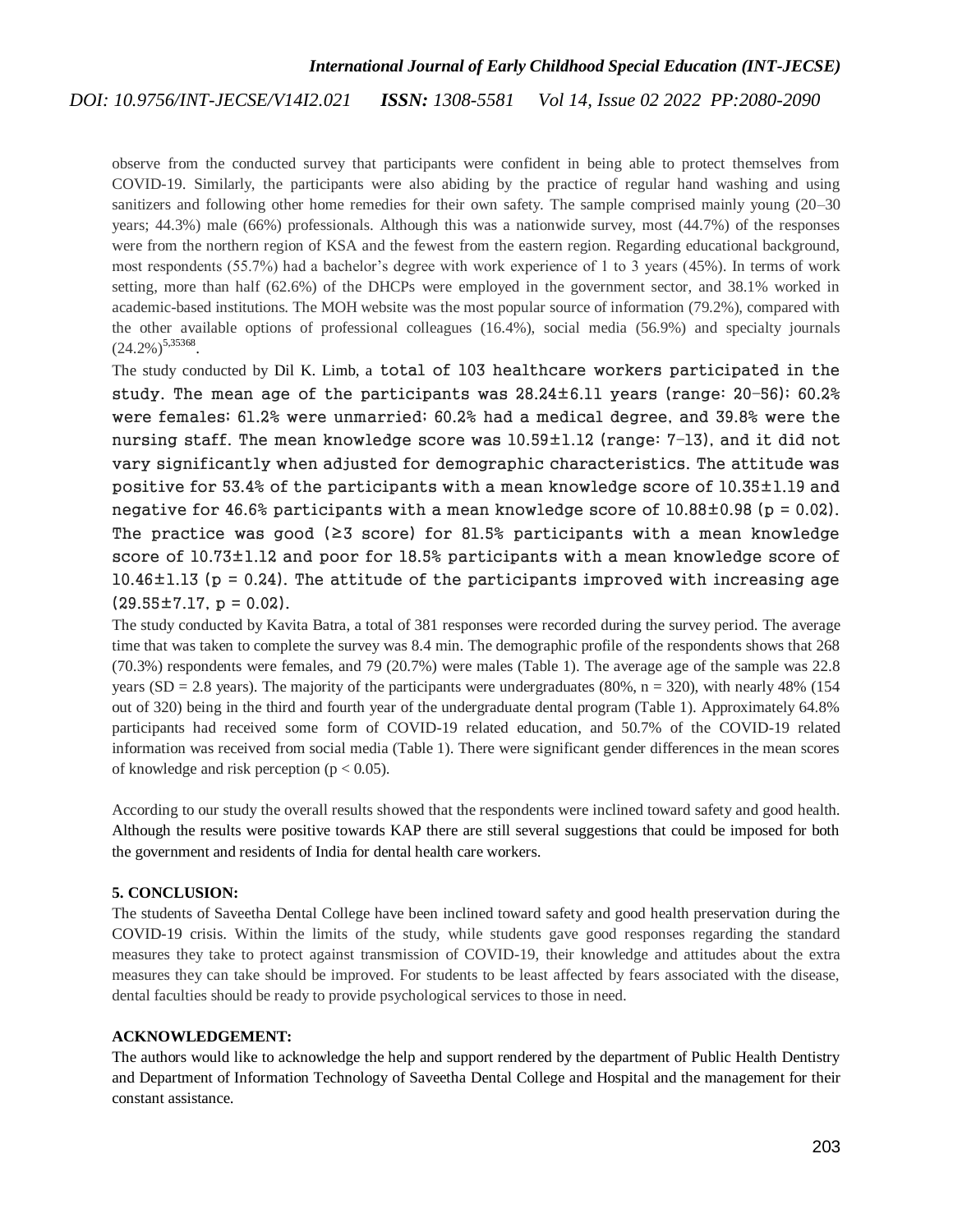# **6. CONFLICT OF INTEREST:**

None declared.

# **7. SOURCE OF FUNDING:**

The present project is supported/funded/sponsored by

- Saveetha Institute of Medical and Technical Sciences
- SaveethaDentalCollege and Hospitals
- Saveetha University
- Funding organization name: Chandrabindu travel agency

# **8. REFERENCES:**

- 1. [Srivastava KC, Shrivastava D, Sghaireen MG, Alsharari AF, Alduraywish AA, Al-Johani K, et al.](http://paperpile.com/b/zX1EbG/g9RI)  [Knowledge, attitudes and practices regarding COVID-19 among dental health care professionals: a cross](http://paperpile.com/b/zX1EbG/g9RI)[sectional study in Saudi Arabia. J Int Med Res. 2020 Dec;48\(12\):300060520977593.](http://paperpile.com/b/zX1EbG/g9RI)
- 2. Jafar D, Pesnani F, Arif S, Nasir [A. Self-Esteem of Patients Receiving Chemotherapy Treatment in a Tertiary](http://paperpile.com/b/zX1EbG/xf6p)  [Care Hospital Karachi, Pakistan. Available from: https://pjmd.zu.edu.pk/wp](http://paperpile.com/b/zX1EbG/xf6p)content/uploads/2020/07/SHORT-ARTICLES-Self-Esteem-of-Patients.pdf
- 3. [Almulhim B, Alassaf A, Alghamdi S, Alroomy R, Aldhuwayhi S, Aljabr A, et al. Dentistry Amidst the](http://paperpile.com/b/zX1EbG/l7uB)  [COVID-19 Pandemic: Knowledge, Attitude, and Practices Among the Saudi Arabian Dental Students. Front](http://paperpile.com/b/zX1EbG/l7uB)  [Med. 2021 Apr 7;8:654524.](http://paperpile.com/b/zX1EbG/l7uB)
- 4. [Sarfaraz S, Shabbir J, Mudasser MA, Khurshid Z, Al-Quraini AAA, Abbasi MS, et al. Knowledge and](http://paperpile.com/b/zX1EbG/AVp4)  [Attitude of Dental Practitioners Related to Disinfection during the COVID-19 Pandemic. Healthcare \(Basel\)](http://paperpile.com/b/zX1EbG/AVp4)  [\[Internet\]. 2020 Jul 25;8\(3\). Available from: http://dx.doi.org/10.3390/healthcare8030232](http://paperpile.com/b/zX1EbG/AVp4)
- 5. [Limbu DK, Piryani RM, Sunny AK. Healthcare workers' knowledge, attitude and practices during the](http://paperpile.com/b/zX1EbG/JELS)  [COVID-19 pandemic response in a tertiary care hospital of Nepal \[Internet\]. Vol. 15, PLOS ONE. 2020. p.](http://paperpile.com/b/zX1EbG/JELS)  [e0242126. Available from: http://dx.doi.org/10.1371/journal.pone.0242126](http://paperpile.com/b/zX1EbG/JELS)
- 6. [Kirk-Bayley J, Sunkaraneni S, Challacombe S. The Use of Povidone Iodine Nasal Spray and Mouthwash](http://paperpile.com/b/zX1EbG/glUi)  [During the Current COVID-19 Pandemic May Reduce Cross Infection and Protect Healthcare Workers](http://paperpile.com/b/zX1EbG/glUi)  [\[Internet\]. 2020 \[cited 2021 Aug 2\]. Available from: https://papers.ssrn.com/abstract=3563092](http://paperpile.com/b/zX1EbG/glUi)
- 7. [Parhar HS, Tasche K, Brody RM, Weinstein GS, O'Malley BW, Shanti RM, et al. Topical preparations to](http://paperpile.com/b/zX1EbG/c9sn)  reduce SARS‐ CoV ‐ [2 aerosolization in head and neck mucosal surgery \[Internet\]. Vol. 42, Head & Neck.](http://paperpile.com/b/zX1EbG/c9sn)  [2020. p. 1268–72. Available from: http://dx.doi.org/10.1002/hed.26200](http://paperpile.com/b/zX1EbG/c9sn)
- 8. [Ataş O, Talo Yildirim T. Evaluation of knowledge, attitudes, and clinical education of dental students about](http://paperpile.com/b/zX1EbG/jOkz)  [COVID-19 pandemic. PeerJ. 2020 Jul 29;8:e9575.](http://paperpile.com/b/zX1EbG/jOkz)
- 9. [Siddharta A, Pfaender S, Vielle NJ, Dijkman R, Friesland M, Becker B, et al. Virucidal Activity of World](http://paperpile.com/b/zX1EbG/h7F6)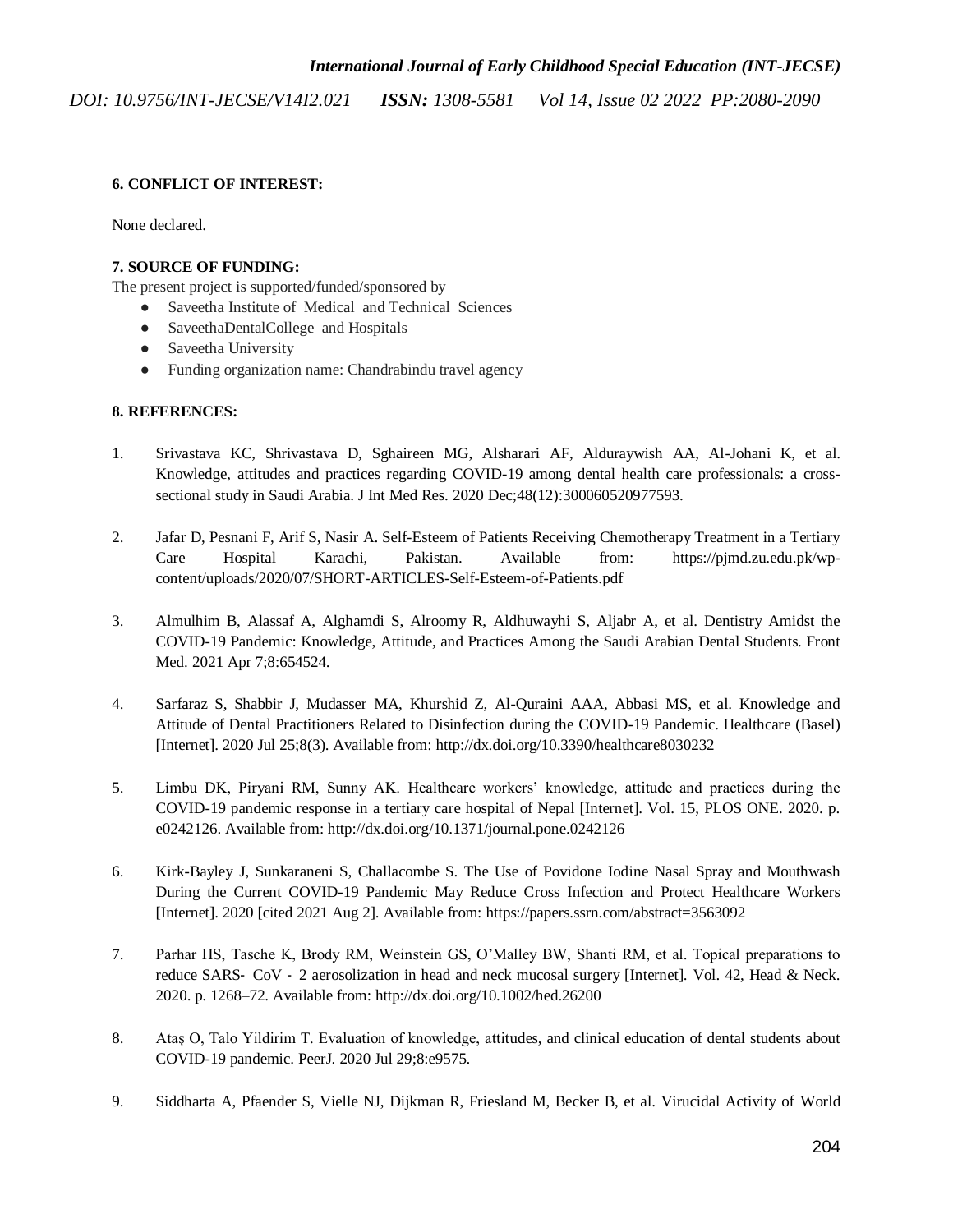> Health Organization-Recommended Formulations Against Enveloped Viruses, Including Zika, Ebola, and Emerging Coronaviruses. J Infect Dis. 2017 Mar 15;215(6):902–6.

- 10. [Ahmed MA, Jouhar R, Ahmed N, Adnan S, Aftab M, Zafar MS, et al. Fear and Practice Modifications](http://paperpile.com/b/zX1EbG/WRkE)  [among Dentists to Combat Novel Coronavirus Disease \(COVID-19\) Outbreak. Int J Environ Res Public](http://paperpile.com/b/zX1EbG/WRkE)  [Health \[Internet\]. 2020 Apr 19;17\(8\). Available from: http://dx.doi.org/10.3390/ijerph17082821](http://paperpile.com/b/zX1EbG/WRkE)
- 11. [Modi PD, Nair G, Uppe A, Modi J, Tuppekar B, Gharpure AS, et al. COVID-19 Awareness Among](http://paperpile.com/b/zX1EbG/ZCvu)  [Healthcare Students and Professionals in Mumbai Metropolitan Region: A Questionnaire-Based Survey.](http://paperpile.com/b/zX1EbG/ZCvu)  [Cureus. 2020 Apr 2;12\(4\):e7514.](http://paperpile.com/b/zX1EbG/ZCvu)
- 12. [Hui DS. Epidemic and Emerging Coronaviruses \(Severe Acute Respiratory Syndrome and Middle East](http://paperpile.com/b/zX1EbG/iVah)  Respiratory Syndrome). [Clin Chest Med. 2017 Mar;38\(1\):71–86.](http://paperpile.com/b/zX1EbG/iVah)
- 13. [Lin L, Li TS. Interpretation of "guidelines for the diagnosis and treatment of novel Coronavirus \(2019-nCoV\)](http://paperpile.com/b/zX1EbG/Rt7J)  [infection by the National Health Commission \(trial version 5\)." Zhonghua Yi Xue Za Zhi. 2020 Feb](http://paperpile.com/b/zX1EbG/Rt7J)  [7;100\(0\):E001.](http://paperpile.com/b/zX1EbG/Rt7J)
- 14. [Kohn WG, Harte JA, Malvitz DM, Collins AS, Cleveland JL, Eklund KJ, et al. Guidelines for infection](http://paperpile.com/b/zX1EbG/Wi98)  [control in dental health care settings--2003. J Am Dent Assoc. 2004 Jan;135\(1\):33–47.](http://paperpile.com/b/zX1EbG/Wi98)
- 15. [Mathew MG, Samuel SR, Soni AJ, Roopa KB. Evaluation of adhesion of Streptococcus mutans, plaque](http://paperpile.com/b/zX1EbG/7pLgG)  [accumulation on zirconia and stainless steelcrowns, and surrounding gingival inflammation in primary](http://paperpile.com/b/zX1EbG/7pLgG)  [molars: randomized controlled trial. Clin Oral Investig. 2020 Sep;24\(9\):3275–80.](http://paperpile.com/b/zX1EbG/7pLgG)
- 16. [Samuel SR. Can 5-year-olds sensibly self-report the impact of developmental enamel defects on their quality](http://paperpile.com/b/zX1EbG/LqeCE)  [of life? Int J Paediatr Dent. 2021 Mar;31\(2\):285–6.](http://paperpile.com/b/zX1EbG/LqeCE)
- 17. [Samuel SR, Kuduruthullah S, Khair AMB, Al Shayeb M, Elkaseh A, Varma SR, et al. Impact of pain,](http://paperpile.com/b/zX1EbG/69l3t)  [psychological-distress, SARS-CoV2 fear on adults' OHRQOL during COVID-19 pandemic. Saudi J Biol Sci.](http://paperpile.com/b/zX1EbG/69l3t)  [2021 Jan;28\(1\):492–4.](http://paperpile.com/b/zX1EbG/69l3t)
- 18. [Samuel SR, Kuduruthullah S, Khair AMB, Shayeb MA, Elkaseh A, Varma SR. Dental pain, parental SARS-](http://paperpile.com/b/zX1EbG/BqsRd)[CoV-2 fear and distress on quality of life of 2 to 6 year-old children during COVID-19. Int J Paediatr Dent.](http://paperpile.com/b/zX1EbG/BqsRd)  [2021 May;31\(3\):436–41.](http://paperpile.com/b/zX1EbG/BqsRd)
- 19. [Samuel SR, Acharya S, Rao JC. School Interventions-based Prevention of Early-Childhood Caries among 3-](http://paperpile.com/b/zX1EbG/W4SX6) [5-year-old children from very low socioeconomic status: Two-year randomized trial. J Public Health Dent.](http://paperpile.com/b/zX1EbG/W4SX6)  [2020 Jan;80\(1\):51–60.](http://paperpile.com/b/zX1EbG/W4SX6)
- 20. [Vikneshan M, Saravanakumar R, Mangaiyarkarasi R, Rajeshkumar S, Samuel SR, Suganya M, et al. Algal](http://paperpile.com/b/zX1EbG/Vsrkq)  [biomass as a source for novel oral nano-antimicrobial agent. Saudi J Biol Sci. 2020 Dec;27\(12\):3753–8.](http://paperpile.com/b/zX1EbG/Vsrkq)
- 21. [Chellapa LR, Rajeshkumar S, Arumugham MI, Samuel SR. Biogenic Nanoselenium Synthesis and](http://paperpile.com/b/zX1EbG/86mDk)  [Evaluation of its antimicrobial, Antioxidant Activity and Toxicity. Bioinspired BiomimNanobiomaterials.](http://paperpile.com/b/zX1EbG/86mDk)  [2020 Jul 23;1–6.](http://paperpile.com/b/zX1EbG/86mDk)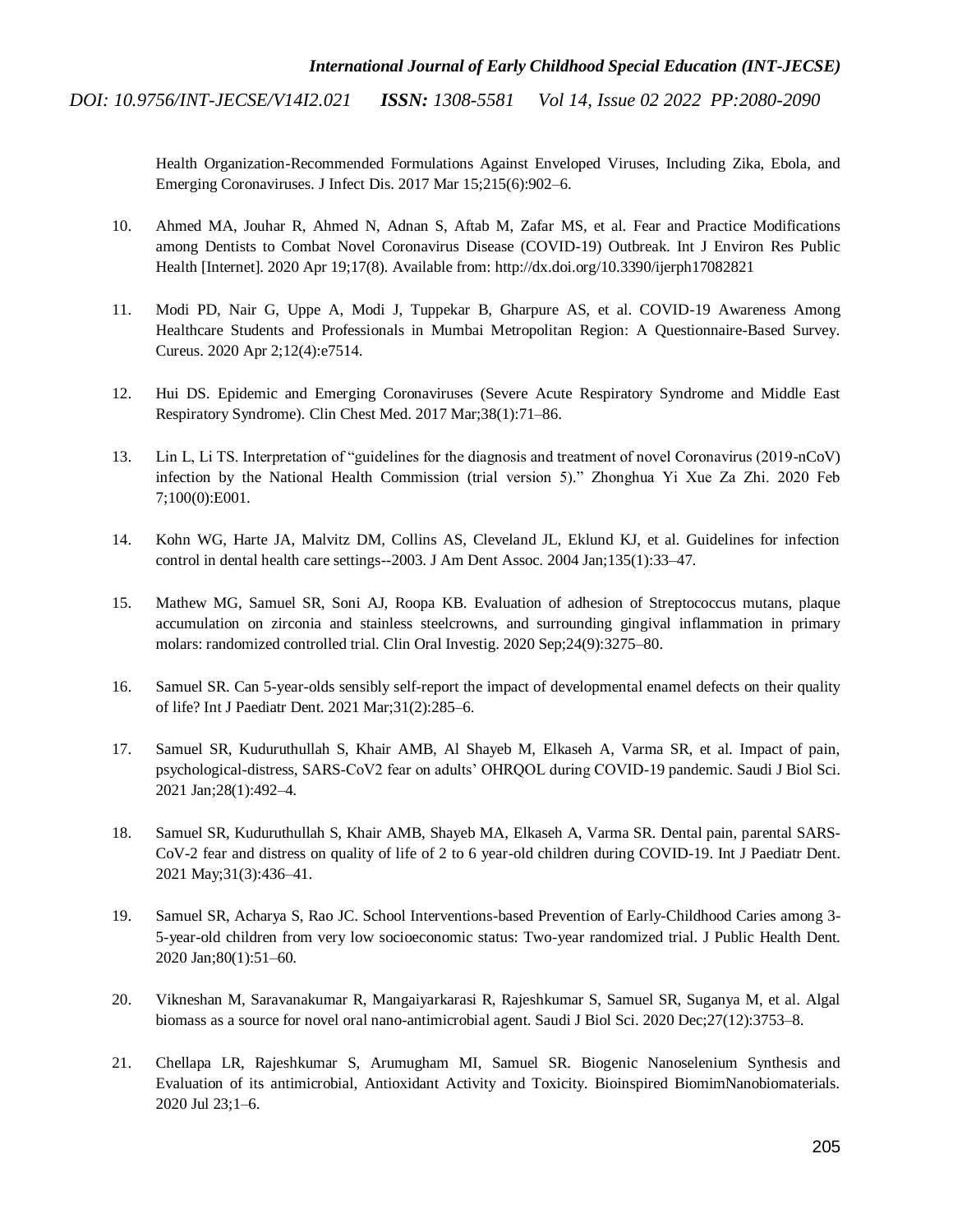- 22. Samuel [SR, Mathew MG, Suresh SG, Varma SR, Elsubeihi ES, Arshad F, et al. Pediatric dental emergency](http://paperpile.com/b/zX1EbG/Fwq4f)  [management and parental treatment preferences during COVID-19 pandemic as compared to 2019. Saudi J](http://paperpile.com/b/zX1EbG/Fwq4f)  [Biol Sci. 2021 Apr;28\(4\):2591–7.](http://paperpile.com/b/zX1EbG/Fwq4f)
- 23. [Barma MD, Muthupandiyan I, Samuel SR, Amaechi BT. Inhibition of Streptococcus mutans, antioxidant](http://paperpile.com/b/zX1EbG/si9uq)  [property and cytotoxicity of novel nano-zinc oxide varnish. Arch Oral Biol. 2021 Jun;126:105132.](http://paperpile.com/b/zX1EbG/si9uq)
- 24. [Muthukrishnan L. Nanotechnology for cleaner leather production: a review. Environ Chem Lett. 2021 Jun](http://paperpile.com/b/zX1EbG/BvFb2)  [1;19\(3\):2527–49.](http://paperpile.com/b/zX1EbG/BvFb2)
- 25. [Muthukrishnan L. Multidrug resistant tuberculosis -](http://paperpile.com/b/zX1EbG/7lwQq) Diagnostic challenges and its conquering by nanotechnology approach - [An overview. Chem Biol Interact. 2021 Mar 1;337:109397.](http://paperpile.com/b/zX1EbG/7lwQq)
- 26. [Sekar D, Auxzilia PK. Letter to the Editor: H19 Promotes HCC Bone Metastasis by Reducing](http://paperpile.com/b/zX1EbG/Cjrdg)  [Osteoprotegerin Expression in a PPP1CA/p38MAPK](http://paperpile.com/b/zX1EbG/Cjrdg)‐ Dependent Manner and Sponging miR‐ 200b‐ 3p [\[Internet\]. Hepatology. 2021. Available from: http://dx.doi.org/10.1002/hep.31719](http://paperpile.com/b/zX1EbG/Cjrdg)
- 27. [GowhariShabgah A, Amir A, Gardanova ZR, OlegovnaZekiy A, Thangavelu L, Ebrahimi Nik M, et al.](http://paperpile.com/b/zX1EbG/C3QJN)  [Interleukin-25: New perspective and state-of-the-art in cancer prognosis and treatment approaches. Cancer](http://paperpile.com/b/zX1EbG/C3QJN)  [Med. 2021 Aug;10\(15\):5191–202.](http://paperpile.com/b/zX1EbG/C3QJN)
- 28. [Kamala K, Sivaperumal P, Paray BA, Al-Sadoon MK. Author response for "Identification of haloarchaea](http://paperpile.com/b/zX1EbG/OOJ4o)  during fermentation of Sardinella longiceps for being the starter culture to accelerate fish sauce production" [\[Internet\]. Wiley; 2021. Available from: https://publons.com/publon/47375106](http://paperpile.com/b/zX1EbG/OOJ4o)
- 29. Ezhilarasan D, Lakshmi T, Subha M, [Deepak Nallasamy V, Raghunandhakumar S. The ambiguous role of](http://paperpile.com/b/zX1EbG/dUEJY)  [sirtuins in head and neck squamous cell carcinoma. Oral Dis \[Internet\]. 2021 Feb 11; Available from:](http://paperpile.com/b/zX1EbG/dUEJY)  [http://dx.doi.org/10.1111/odi.13798](http://paperpile.com/b/zX1EbG/dUEJY)
- 30. [Sridharan G, Ramani P, Patankar S, Vijayaraghavan R. Evaluation of salivary metabolomics in oral](http://paperpile.com/b/zX1EbG/2SByF)  [leukoplakia and oral squamous cell carcinoma. J Oral Pathol Med. 2019 Apr;48\(4\):299–306.](http://paperpile.com/b/zX1EbG/2SByF)
- 31. [R H, Hannah R, Ramani P, Ramanathan A, Jancy MR, Gheena S, et al. CYP2 C9 polymorphism among](http://paperpile.com/b/zX1EbG/O9NKn)  [patients with oral squamous cell carcinoma and its role in altering the metabolism of benzo\[a\]pyrene](http://paperpile.com/b/zX1EbG/O9NKn)  [\[Internet\]. Vol. 130, Oral Surgery, Oral Medicine, Oral Pathology and Oral Radiology. 2020. p. 306–12.](http://paperpile.com/b/zX1EbG/O9NKn)  [Available from: http://dx.doi.org/10.1016/j.oooo.2020.06.021](http://paperpile.com/b/zX1EbG/O9NKn)
- 32. [J PC, Pradeep CJ, Marimuthu T, Krithika C, Devadoss P, Kumar SM. Prevalence and measurement of](http://paperpile.com/b/zX1EbG/sAakE)  [anterior loop of the mandibular canal using CBCT: A cross sectional study \[Internet\]. Vol. 20, Clinical](http://paperpile.com/b/zX1EbG/sAakE)  [Implant Dentistry and Related Research. 2018. p.](http://paperpile.com/b/zX1EbG/sAakE) 531–4. Available from: [http://dx.doi.org/10.1111/cid.12609](http://paperpile.com/b/zX1EbG/sAakE)
- 33. [Wahab PUA, Abdul Wahab PU, Madhulaxmi M, Senthilnathan P, Muthusekhar MR, Vohra Y, et](http://paperpile.com/b/zX1EbG/R8Tii) al. Scalpel [Versus Diathermy in Wound Healing After Mucosal Incisions: A Split-Mouth Study \[Internet\]. Vol. 76,](http://paperpile.com/b/zX1EbG/R8Tii)  [Journal of Oral and Maxillofacial Surgery. 2018. p. 1160–4. Available from:](http://paperpile.com/b/zX1EbG/R8Tii)  [http://dx.doi.org/10.1016/j.joms.2017.12.020](http://paperpile.com/b/zX1EbG/R8Tii)